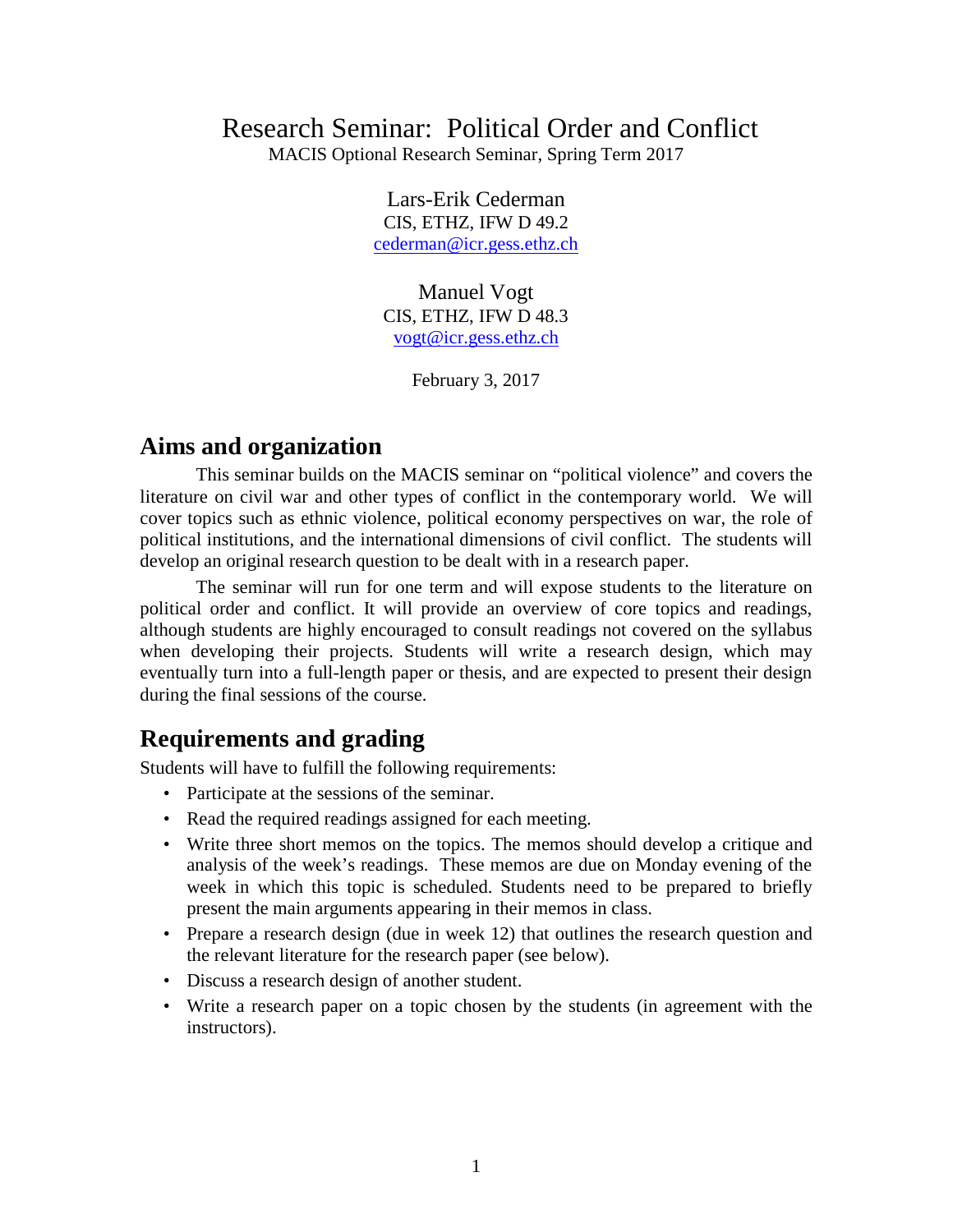The final grade will be determined primarily by the term paper. However, class participation and the memos are also taken into consideration.

All readings are available at:

<https://cederman.ethz.ch/teaching/poc2017/> (User Name & Password: "poc2017")

## **Schedule and Readings**

Week 1 (February 22<sup>nd</sup>). Introduction

#### **Week 2 (March 1st). Concepts & Classical Approaches to Conflict**

Sambanis, Nicholas. 2004. What Is Civil War? Conceptual and Empirical Complexities of an Operational Definition. *Journal of Conflict Resolution* 48 (6): 814-858.

Gurr, Ted. 1968. Psychological Factors in Civil Violence. *World Politics*. 20(2):245-278

Tilly, Charles. 1978. *From Mobilization to Revolution*. Reading, MA: Addison-Wesley Publishing. Chapter 3.

[Recommended reading: Cederman, Lars-Erik, Kristian Skrede Gleditsch and Halvard Buhaug, 2013. *Inequality, Grievances and Civil War.* Cambridge University Press. Chapter 2.

Gurr, Ted. 1994. Peoples Against States: Ethnopolitical Conflict and the Changing World System. International Studies Quarterly. 38: 347-377.]

### **Week 3 (March 8th). Political Economy and Natural Resources**

Blattman, Christopher, and Edward Miguel. 2010. Civil War. *Journal of Economic Literature* 48 (1):3-57.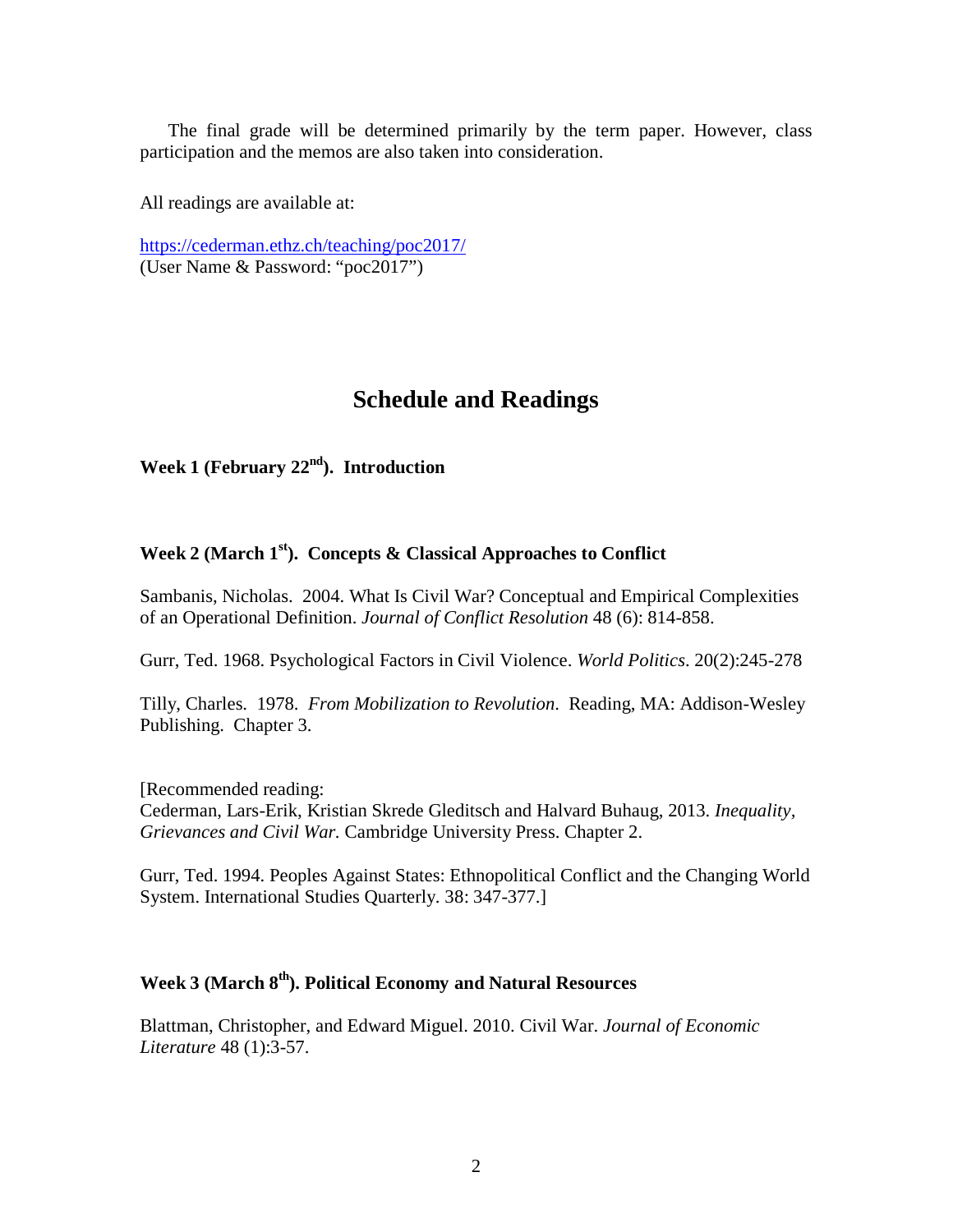Ross, Michael. 2015. What Have We Learned about the Resource Curse? *Annual Review of Political Science 18: 239-259.*

Lujala, Päivi. 2010. The spoils of nature: Armed Civil Conflict and Rebel Access to Natural Resources. *Journal of Peace Research* 47(1): 15-28.

## **Week 4 (March 15th). Ethnic Inequality**

Cederman, Lars-Erik, Kristian Skrede Gleditsch and Halvard Buhaug, 2013. *Inequality, Grievances and Civil War.* Cambridge University Press. Chapters 3-5.

Vogt, Manuel. Ethnic Stratification and the Equilibrium of Inequality: Ethnic Conflict in Post-colonial States. Manuscript accepted for publication in *International Organization*.

[Recommended reading: Horowitz, Donald L. 1985. *Ethnic Groups in Conflict*. University of California Press. Chapter 5 (pp. 185-228).

Denny, Elaine K., and Barbara F. Walter. 2014. Ethnicity and Civil War. *Journal of Peace Research* 51 (2): 199-212.]

#### **Week 5 (March 22nd). Democracy, Democratization, and Conflict**

Mann, Michael. 1999. The Dark Side of Democracy: The Modern Tradition of Ethnic and Political Cleansing. *New Left Review* I/235.

Mansfield, Edward D. and Jack Snyder. 2002. Democratic Transitions, Institutional Strength, and War. *International Organization* 56 (2): 297 - 337.

Hegre, Håvard. 2014. Democracy and Armed Conflict. *Journal of Peace Research* 51 (2): 159-172.

[Recommended reading: Hegre, Håvard, Tanja Ellingsen, Scott Gates, and Nils Petter Gleditsch. 2001. Toward a Democratic Civil Peace? Democracy, Political Change, and Civil War, 1816-1992. *American Political Science Review* 95 (1): 33-48.]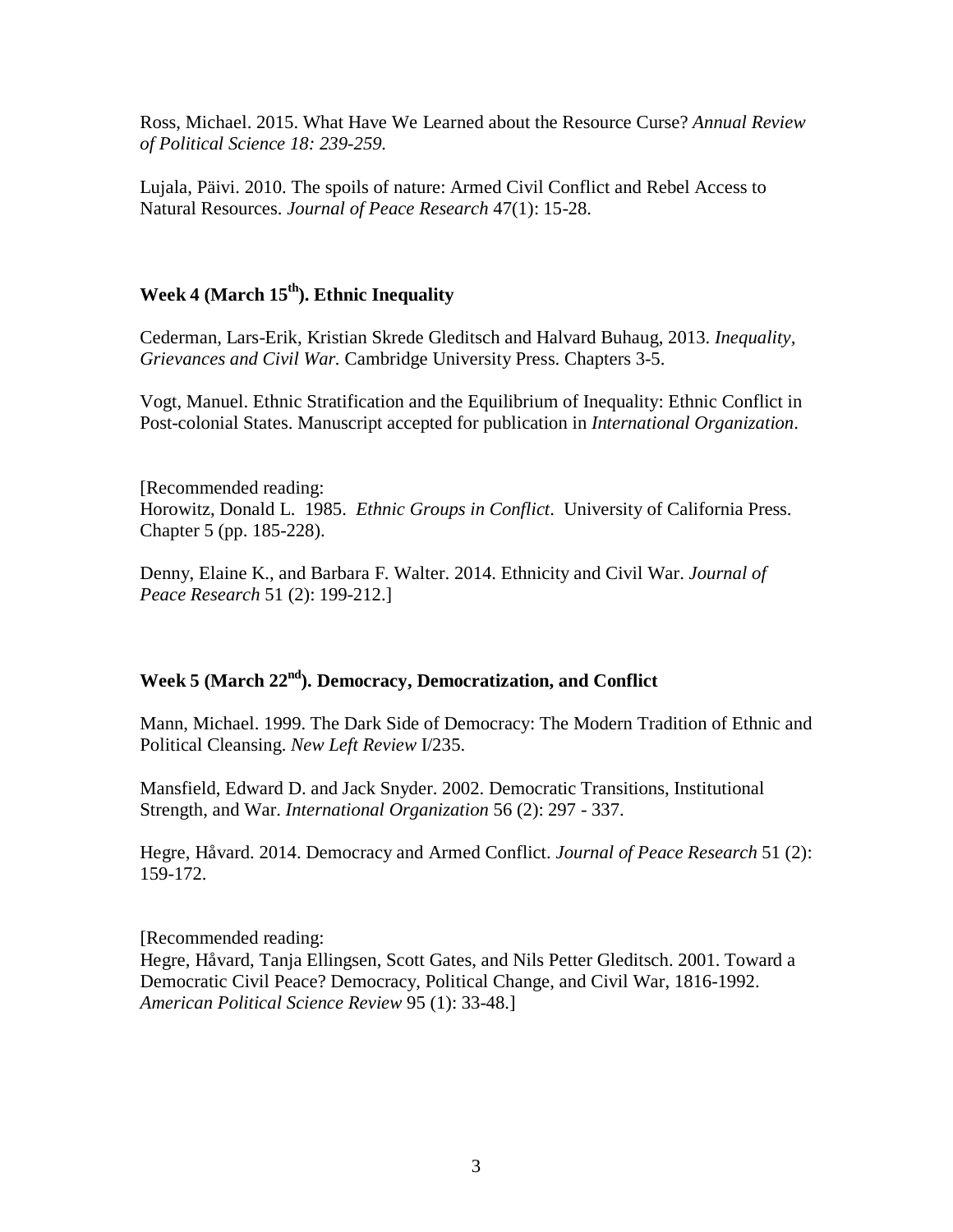#### Week 6 (March 29<sup>th</sup>). Trans-border Relations and International Diffusion

Weiner, Myron. 1971. The Macedonian Syndrome: An Historical Model of International Relations and Political Development. *World Politics* 23 (4): 665-683.

Lake, David A. and Donald Rothchild. 1998. Spreading Fear: The Genesis of Transnational Ethnic Conflict. In *The International Spread of Ethnic Conflict: Fear, Diffusion, and Escalation*, David A. Lake and Donald Rothchild (eds.), Princeton University Press. 3-34.

Buhaug, Halvard, and Kristian Skrede Gleditsch. 2008. Contagion or Confusion? Why Conflicts Cluster in Space. *International Studies Quarterly* 52(2): 215-233.

[Recommended reading: Gleditsch, Kristian. 2007. Transnational Dimensions of Civil War. *Journal of Peace Research* 44 (3): 293-309.

Cederman, Lars-Erik, Kristian Skrede Gleditsch and Halvard Buhaug, 2013. *Inequality, Grievances and Civil War.* Cambridge University Press. Chapter 6.]

#### **Week 7 (April 5th). Organization of and Participation in Civil War**

Kalyvas, Stathis N. and Matthew Kocher Kocher. 2007. How "Free" Is Free Riding in Civil Wars? Violence, Insurgency, and the Collective Action Problem. *World Politics* 59(2):177-216.

Wood, Elisabeth Jean. 2008. "The Social Processes of Civil War: The Wartime Transformation of Social Networks." *Annual Review of Political Science* 11:539-561.

Lyall, Jason. 2010. Are Coethnics More Effective Counterinsurgents? Evidence from the Second Chechen War. *American Political Science Review* 104 (01):1-20.

[Recommended reading: Staniland, Paul. 2012. Organizing Insurgency: Networks, Resources, and Rebellion in South Asia. *International Security* 37 (1):142–177.

Tezcür, Günes Murat. 2016. Ordinary People, Extraordinary Risks: Participation in an Ethnic Rebellion. *American Political Science Review* 110 (2):247-264.]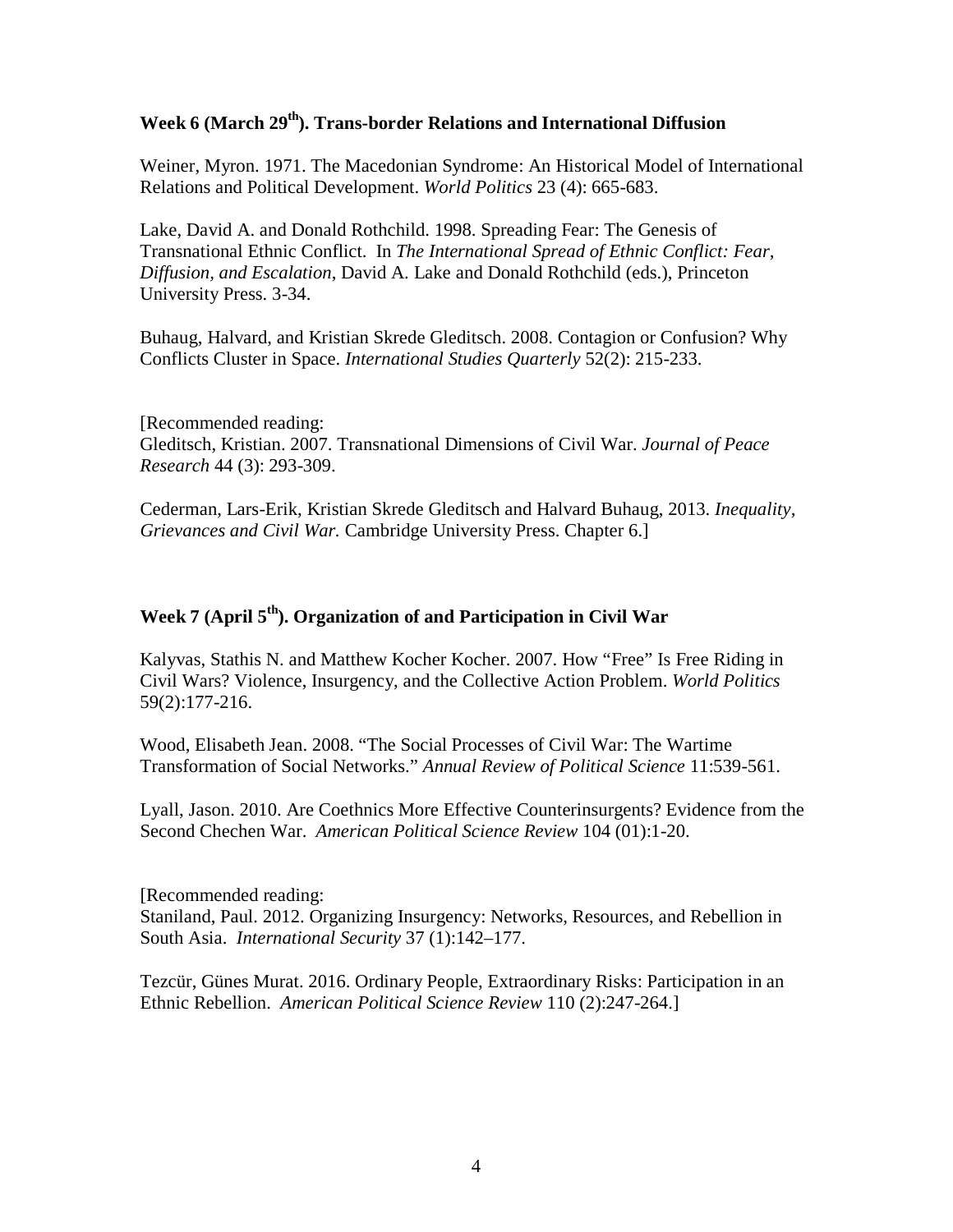#### Week 8 (April 12<sup>th</sup>). Duration and Termination

Fearon, James D. 2004. "Why Do Some Civil Wars Last So Much Longer Than Others?" *Journal of Peace Research* 41 (3):275-301.

Cunningham, David E., Kristian Skrede Gleditsch, and Idean Salehyan. 2009. "It Takes Two: A Dyadic Analysis of Civil War Duration and Outcome." *Journal of Conflict Resolution* 53 (4):570-97.

Cederman, Lars-Erik, Kristian Skrede Gleditsch and Halvard Buhaug. 2013. *Inequality, Grievances and Civil War.* Cambridge University Press. Chapter 8.

#### **[Easter break]**

## **Week 9 (April 26th). One-sided Violence and Genocide**

Valentino, Benjamin A. 2014. Why We Kill: The Political Science of Political Violence against Civilians. *Annual Review of Political Science* 17: 89–103.

Straus, Scott. 2012. Retreating from the Brink: Theorizing Mass Violence and the Dynamics of Restraint. *Perspectives on Politics* 10 (02):343-362.

Humphreys, Macartan and Jeremy M.Weinstein. 2006. Handling and Manhandling Civilians in Civil War: Determinants of the Strategies of Warring Factions. *American Political Science Review* 100(3):429-447.

[Recommended reading:

Valentino, Benjamin A., Paul Huth and Dylan Balch-Lindsay. 2004. Draining the Sea: Mass Killing and Guerrilla Warfare. *International Organization* 58(2):375-407.

Hagan, John, and Wenona Rymond-Richmond. 2008. The Collective Dynamics of Racial Dehumanization and Genocidal Victimization in Darfur. *American Sociological Review* 73 (6):875–902.]

#### **Week 10 (May 3rd). Governmental Power Sharing**

Hartzell, Caroline and Matthew Hoddie. 2003. Institutionalizing Peace: Power Sharing and Post-Civil War Conflict Management. *American Journal of Political Science* 47 (2): 318-332.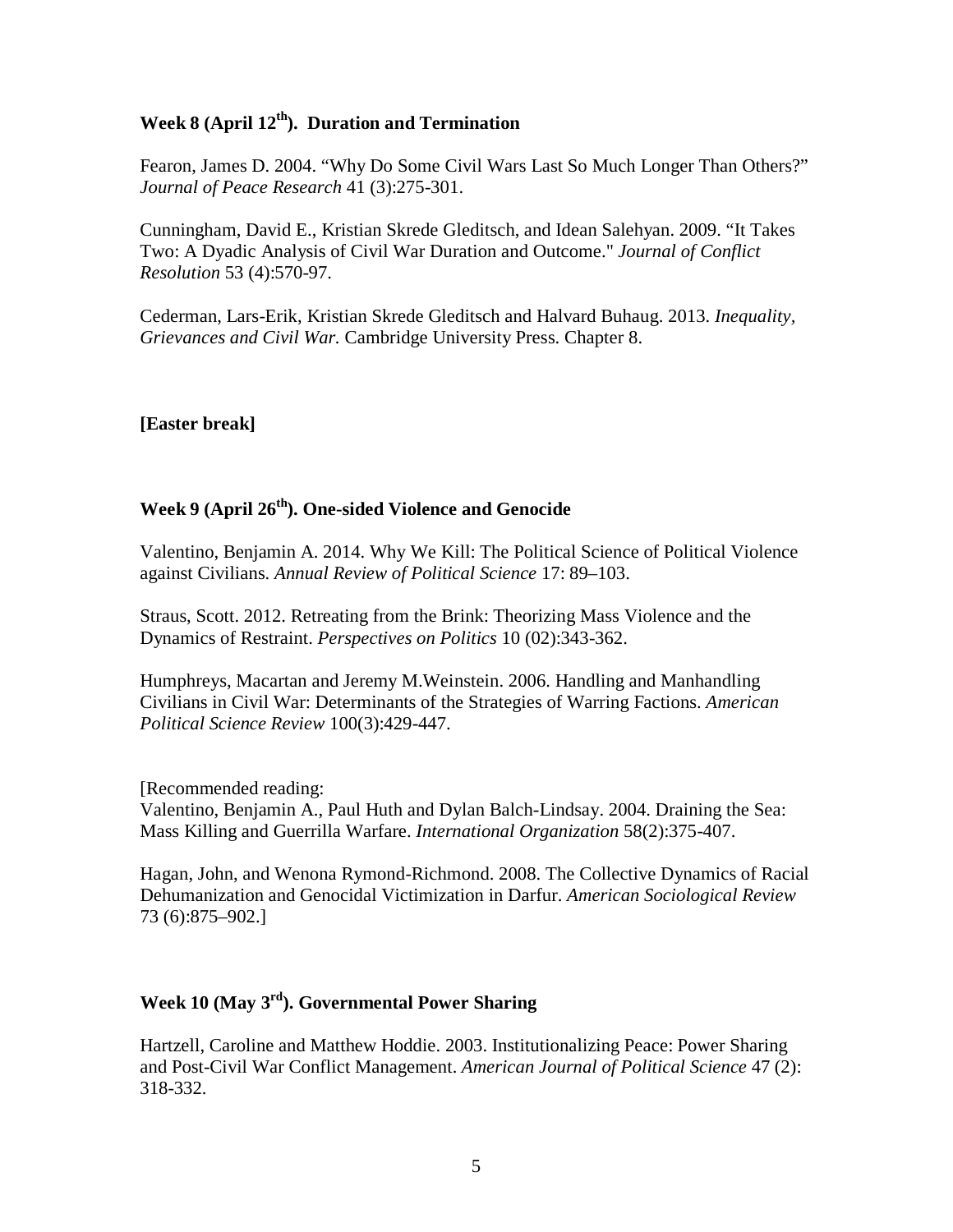Gates, Scott, Benjamin A. T. Graham, Yonatan Lupu, Håvard Strand, and Kaare W. Strøm. Forthcoming. Power Sharing, Protection, and Peace. *Journal of Politics*.

Roessler, Philip. 2011. The Enemy Within: Personal Rule, Coups, and Civil War in Africa. *World Politics* 63 (2): 300-346.

Vogt, Manuel. 2014. Colonialism, Elite Networks, and the Origins of Ethnic Power-Sharing. Unpublished Manuscript. ETH Zurich

#### **Week 11 (May 10th). Territorial Power Sharing and Partition**

McGarry, John, and Brendan O'Leary. 2009. Must Pluri-national Federations Fail? *Ethnopolitics* 8(1):5-25.

Kaufmann, Chaim. 1996. "Possible and Impossible Solutions to Ethnic Civil Wars." *International Security* 20 (4):136-175.

Sambanis, Nicholas, and Jonah Schulhofer-Wohl. 2009. What's in a Line? Is Partition a Solution to Civil War? *International Security* 34 (2): 82-118.

[Recommended reading:

Cederman, Lars-Erik, Simon Hug, Andreas Schädel, and Julian Wucherpfennig. 2015. Territorial Autonomy in the Shadow of Conflict: Too Little, Too Late? *American Political Science Review* 109 (2):354-370.]

### Week 12 (May 17<sup>th</sup>). Peacekeeping

Doyle, Michael W., and Nicholas Sambanis. 2000. International Peacebuilding: A Theoretical and Quantitative Analysis. *American Political Science Review* 94 (4): 779- 801.

Fortna, Virginia Page, and Lise Morjé Howard. 2008. Pitfalls and Prospects in the Peacekeeping Literature. *Annual Review of Political Science* 11 (1):283-301.

Hultman, Lisa, Jacob Kathman, and Megan Shannon. 2014. Beyond Keeping Peace: United Nations Effectiveness in the Midst of Fighting. *American Political Science Review* 108 (04):737-753.